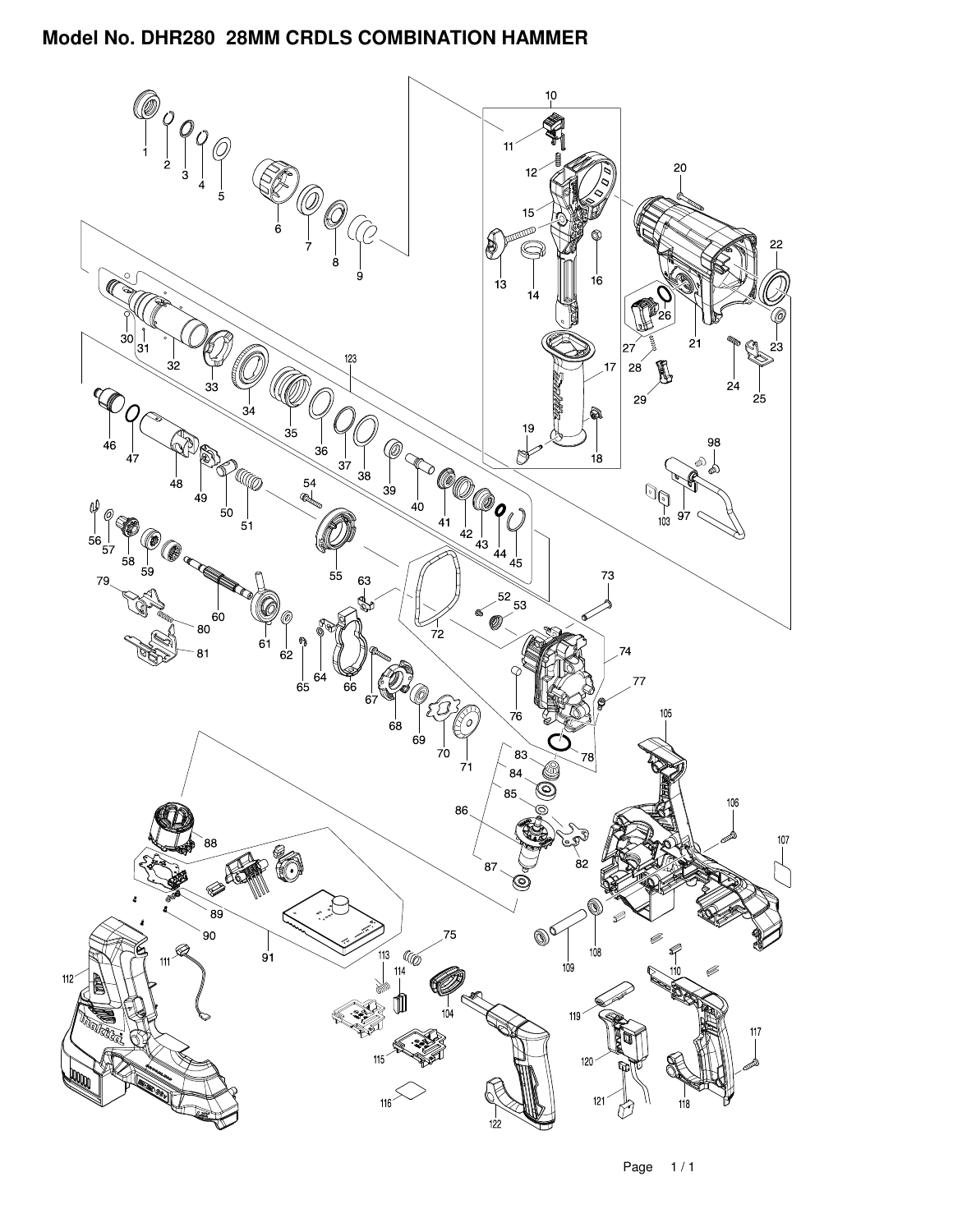| Item            | Parts No. | Description                  | I/C | QTY            | N/O | Opt. 1   | Opt. 2 | <b>NOTE</b> |
|-----------------|-----------|------------------------------|-----|----------------|-----|----------|--------|-------------|
| 001             | 286288-8  | <b>CAP 35</b>                |     | 1              |     | 40169390 |        |             |
| 002             | 233989-9  | RING SPRING 14               |     | 1              |     | 73209090 |        |             |
| 003             | 346834-0  | WASHER 16                    |     | 1              |     | 73182200 |        |             |
| 004             | 233992-0  | <b>RING SPRING 15</b>        |     | $\mathbf{1}$   |     | 73209090 |        |             |
| 005             | 267114-0  | FLAT WASHER 17               |     | 1              |     | 73182200 |        |             |
| 006             | 455393-4  | <b>CHUCK COVER</b>           |     | 1              |     | 84679900 |        |             |
| 007             | 325813-1  | <b>RING 21</b>               |     | $\mathbf{1}$   |     | 73182990 |        |             |
| 008             | 346177-0  | <b>GUIDE WASHER</b>          |     | 1              |     | 73182200 |        |             |
| 009             | 233916-6  | CONICAL COMP. SPRING 21-29   |     | 1              |     | 73209090 |        |             |
| 010             | 126882-3  | <b>GRIP ASSEMBLY</b>         |     | 1              |     | 84679900 |        |             |
| D <sub>10</sub> |           | INC. 11-19                   |     |                |     |          |        |             |
| 011             | 144959-2  | <b>LOCK BUTTON COMPLETE</b>  |     | $\mathbf{1}$   |     |          |        |             |
| 012             | 233360-7  | COMPRESSION SPRING 4         |     | $\mathbf{1}$   |     | 73209090 |        |             |
| 013             | 265625-9  | THUMB SCREW M6X50            |     | 1              |     |          |        |             |
| 014             | 422258-5  | SPONGE SHEET                 |     | 1              |     |          |        |             |
| 015             | 458355-1  | SIDE HANDLE BASE             |     | 1              |     |          |        |             |
| 016             | 931302-2  | HEX. NUT M6                  |     | 1              |     | 73181500 |        |             |
| 017             | 458357-7  | GRIP 36                      |     | 1              |     |          |        |             |
| 018             | 422255-1  | CAP                          |     | 1              |     |          |        |             |
| 019             | 161838-9  | <b>FIX PIN</b>               |     | $\mathbf{1}$   |     |          |        |             |
| 020             | 266351-3  | <b>TAPPING SCREW 4X35</b>    |     | 4              |     | 73181500 |        |             |
| 021             | 144965-7  | <b>GEAR HOUSING COMPLETE</b> |     | 1              |     | 84679900 |        |             |
| C <sub>10</sub> | 213345-9  | OIL SEAL 25                  |     | 1              |     | 40169320 |        |             |
| C <sub>20</sub> | 331890-3  | <b>CUP SLEEVE</b>            |     | 1              |     | 84679900 |        |             |
| 022             | 211294-4  | BALL BEARING 6806LLU         |     | 1              |     | 84821090 |        |             |
| 023             | 211012-0  | BALL BEARING 606ZZ           |     | 1              |     | 84821090 |        |             |
| 024             | 233360-7  | <b>COMPRESSION SPRING 4</b>  |     | 1              |     | 73209090 |        |             |
| 025             | 347228-2  | <b>LOCK PLATE</b>            |     | $\mathbf{1}$   |     | 73182990 |        |             |
| 026             | 213278-8  | O RING 17                    |     | $\mathbf{1}$   |     | 40169320 |        |             |
| 027             | 135961-6  | CHANGE LEVER ASSY            |     | 1              |     | 84679900 |        |             |
| D <sub>10</sub> |           | <b>INC. 26</b>               |     |                |     |          |        |             |
| 028             | 234264-6  | COMPRESSION SPRING 3         |     | 1              |     |          |        |             |
| 029             | 457709-9  | LOCK BUTTON                  |     | 1              |     | 73182990 |        |             |
| 030             | 216022-2  | STEEL BALL 7.0               |     | $\overline{c}$ |     | 73182990 |        |             |
| 031             | 216019-1  | STEEL BALL 3                 |     | 4              |     | 73182990 |        |             |
| 032             | 142972-4  | TOOL HOLDER COMPLETE         |     | 1              |     |          |        |             |
| C <sub>10</sub> | 213344-1  | OIL SEAL 9                   |     | 1              |     | 40169320 |        |             |
| 033             | 332139-4  | DRIVING FLANGE               |     | 1              |     | 84679900 |        |             |
| 034             | 227360-7  | SPUR GEAR 51                 |     | 1              |     | 84679900 |        |             |
| 035             | 234148-8  | <b>COMPRESSION SPRING 31</b> |     | 1              |     | 73209090 |        |             |
| 036             | 267153-0  | FLAT WASHER 30               |     | 1              |     | 73182200 |        |             |
| 037             | 257932-4  | SPIRO LOCK WASHER 30         |     | 1              |     | 73182990 |        |             |
| 038             | 267153-0  | FLAT WASHER 30               |     | 1              |     | 73182200 |        |             |
| 039             | 325783-4  | SLEEVE 9B                    |     | 1              |     |          |        |             |
| 040             | 325789-2  | <b>IMPACT BOLT A</b>         |     | 1              |     | 73181500 |        |             |
| 041             | 325792-3  | WASHER 10                    |     | 1              |     |          |        |             |
| 042             | 234149-6  | COMPRESSION SPRING 20        |     | 1              |     |          |        |             |
| 043             | 325793-1  | O-RING CASE B                |     | 1              |     |          |        |             |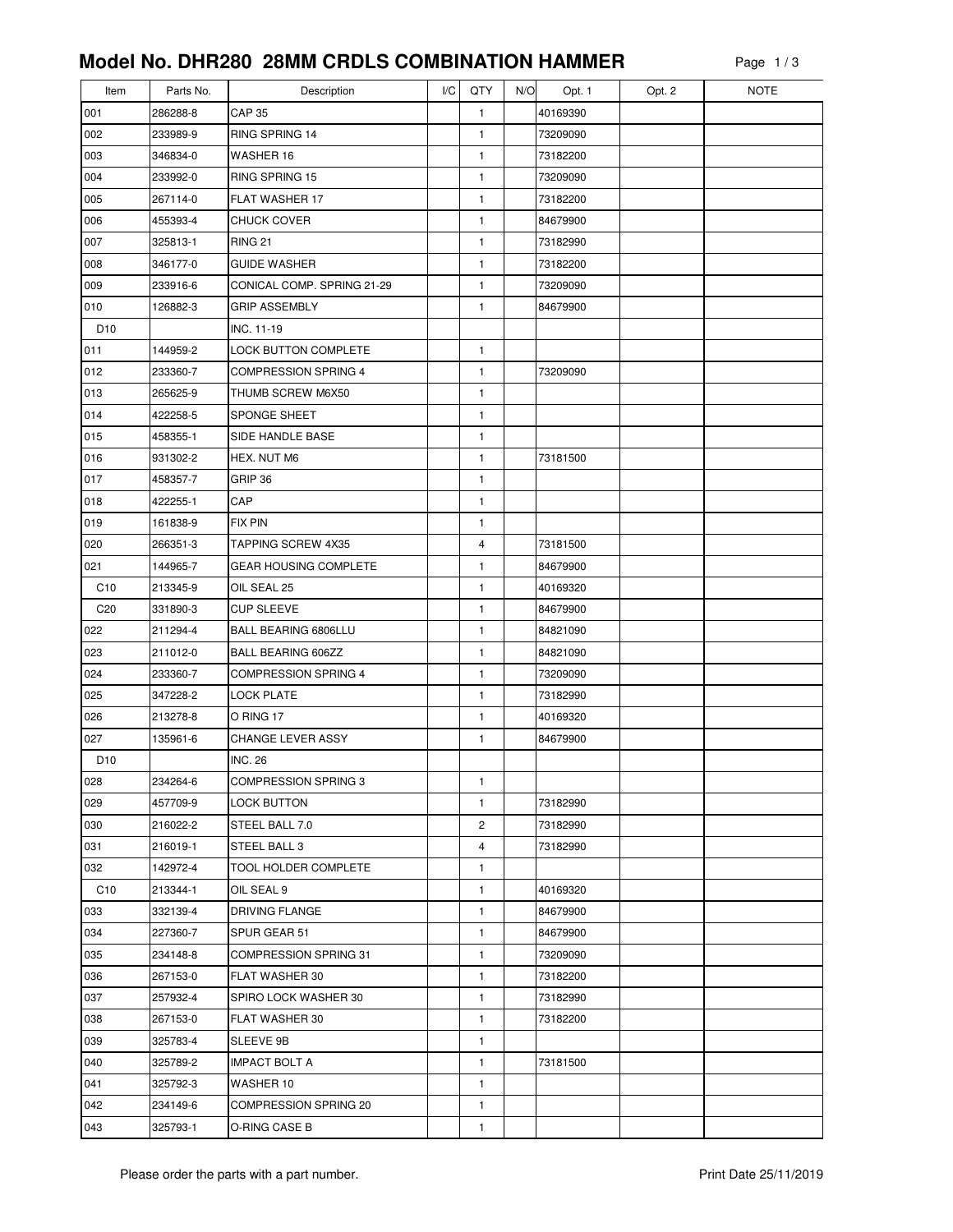| Item            | Parts No. | Description                   | I/C | QTY            | N/O | Opt. 1   | Opt. 2 | <b>NOTE</b> |
|-----------------|-----------|-------------------------------|-----|----------------|-----|----------|--------|-------------|
| 044             | 213073-6  | O RING 9                      |     | 1              |     | 40169320 |        |             |
| 045             | 233979-2  | RING SPRING 28                |     | 1              |     | 73209090 |        |             |
| 046             | 325784-2  | <b>STRIKER</b>                |     | 1              |     | 73182990 |        |             |
| 047             | 213258-4  | O RING 17.5                   |     | $\mathbf{1}$   |     | 40169320 |        |             |
| 048             | 327079-9  | PISTON CYLINDER               |     | 1              |     | 84679900 |        |             |
| 049             | 346036-8  | <b>GUIDE PLATE</b>            |     | 1              |     | 73182990 |        |             |
| 050             | 324215-8  | PISTON JOINT                  |     | $\mathbf{1}$   |     | 73182990 |        |             |
| 051             | 232449-8  | COMPRESSION SPRING 14         |     | 1              |     | 73209090 |        |             |
| 052             | 265627-5  | H.S. BUTTON HEAD BOLT M4X6    |     | 1              |     |          |        |             |
| 053             | 347344-0  | <b>SPRING GUIDE</b>           |     | 1              |     |          |        |             |
| 054             | 922148-7  | HEX. SOCKET HEAD BOLT M4X25   |     | $\overline{c}$ |     | 73181500 |        |             |
| 055             | 144960-7  | INNER SUPPORT COMPLETE        |     | 1              |     | 73269099 |        |             |
| 056             | 257336-0  | STOP RING EXT U-6             |     | 1              |     | 73182990 |        |             |
| 057             | 253186-1  | <b>FLAT WASHER 7</b>          |     | 1              |     | 84679900 |        |             |
| 058             | 226170-9  | SPUR GEAR 10                  |     | 1              |     | 84834000 |        |             |
| 059             | 332125-5  | <b>CLUTCH CAM</b>             |     | $\overline{c}$ |     | 84839000 |        |             |
| 060             | 327078-1  | <b>CAM SHAFT</b>              |     | 1              |     | 84836090 |        |             |
| 061             | 219030-2  | SWASH BEARING 10              |     | 1              |     | 84821090 |        |             |
| 062             | 257321-3  | RING <sub>8</sub>             |     | 1              |     | 73182990 |        |             |
| 063             | 346538-4  | <b>WEIGHT HOLDER GUIDE</b>    |     | $\overline{c}$ |     |          |        |             |
| 064             | 253077-6  | <b>FLAT WASHER 6</b>          |     | 1              |     | 84679900 |        |             |
| 065             | 961018-5  | STOP RING E-5                 |     | 1              |     | 73182990 |        |             |
| 066             | 310869-7  | <b>COUNTER WEIGHT</b>         |     | 1              |     | 84679900 |        |             |
| 067             | 922148-7  | HEX. SOCKET HEAD BOLT M4X25   |     | $\overline{c}$ |     | 73181500 |        |             |
| 068             | 319674-9  | <b>BEARING BOX</b>            |     | 1              |     | 84833000 |        |             |
| 069             | 211032-4  | BALL BEARING 608ZZ            |     | 1              |     | 84821090 |        |             |
| 070             | 347343-2  | <b>BEARING RETAINER B</b>     |     | 1              |     | 73182990 |        |             |
| 071             | 221599-4  | SPIRAL BEVEL GEAR 32          |     | 1              |     | 84834000 |        |             |
| 072             | 213850-6  | O-RING 74                     |     | 1              |     |          |        |             |
| 073             | 256536-9  | FLAT FILLISTER HD PIN 6       |     | 1              |     |          |        |             |
| 074             | 135962-4  | <b>INNER HOUSING ASSY</b>     |     | 1              |     | 84679900 |        |             |
| D <sub>10</sub> |           | INC. 52,53,72,76,78           |     |                |     |          |        |             |
| 075             | 232436-7  | <b>COMPRESSION SPRING 10</b>  |     | 1              |     | 73209090 |        |             |
| 076             | 443153-6  | FELT                          |     | 1              |     | 84679900 |        |             |
| 077             | 922118-6  | HEX. SOCKET HEAD BOLT M4X12   |     | 2              |     | 73181500 |        |             |
| 078             | 213008-7  | O RING 22.4                   |     | 1              |     | 40169320 |        |             |
| 079             | 347230-5  | <b>CHANGE PLATE B</b>         |     | 1              |     | 73182990 |        |             |
| 080             | 234343-0  | <b>COMPRESSION SPRING 5</b>   |     | 1              |     | 73209090 |        |             |
| 081             | 347229-0  | <b>CHANGE PLATE A</b>         |     | 1              |     | 73182990 |        |             |
| 082             | 346536-8  | <b>BEARING RETAINER A</b>     |     | 1              |     |          |        |             |
| 083             | 144964-9  | SPIRAL BEVEL GEAR 11 COMPLETE |     | 1              |     |          |        |             |
| 084             | 210024-0  | <b>BALL BEARING 608LLU</b>    |     | 1              |     | 84821090 |        |             |
| 085             | 253835-0  | <b>FLAT WASHER 8</b>          |     | 1              |     | 84679900 |        |             |
| 086             | 519513-5  | ROTOR ASSY                    |     | 1              |     | 85030090 |        |             |
| D <sub>10</sub> |           | INC. 83-85,87                 |     |                |     |          |        |             |
| 087             | 210022-4  | <b>BALL BEARING 626DDW</b>    |     | 1              |     | 84821090 |        |             |
| 088             | 629340-3  | <b>STATOR</b>                 |     | 1              |     | 85030090 |        |             |
| 089             | 652069-6  | FLAT HEAD SCREW M3X6          |     | 3              |     | 73181500 |        |             |